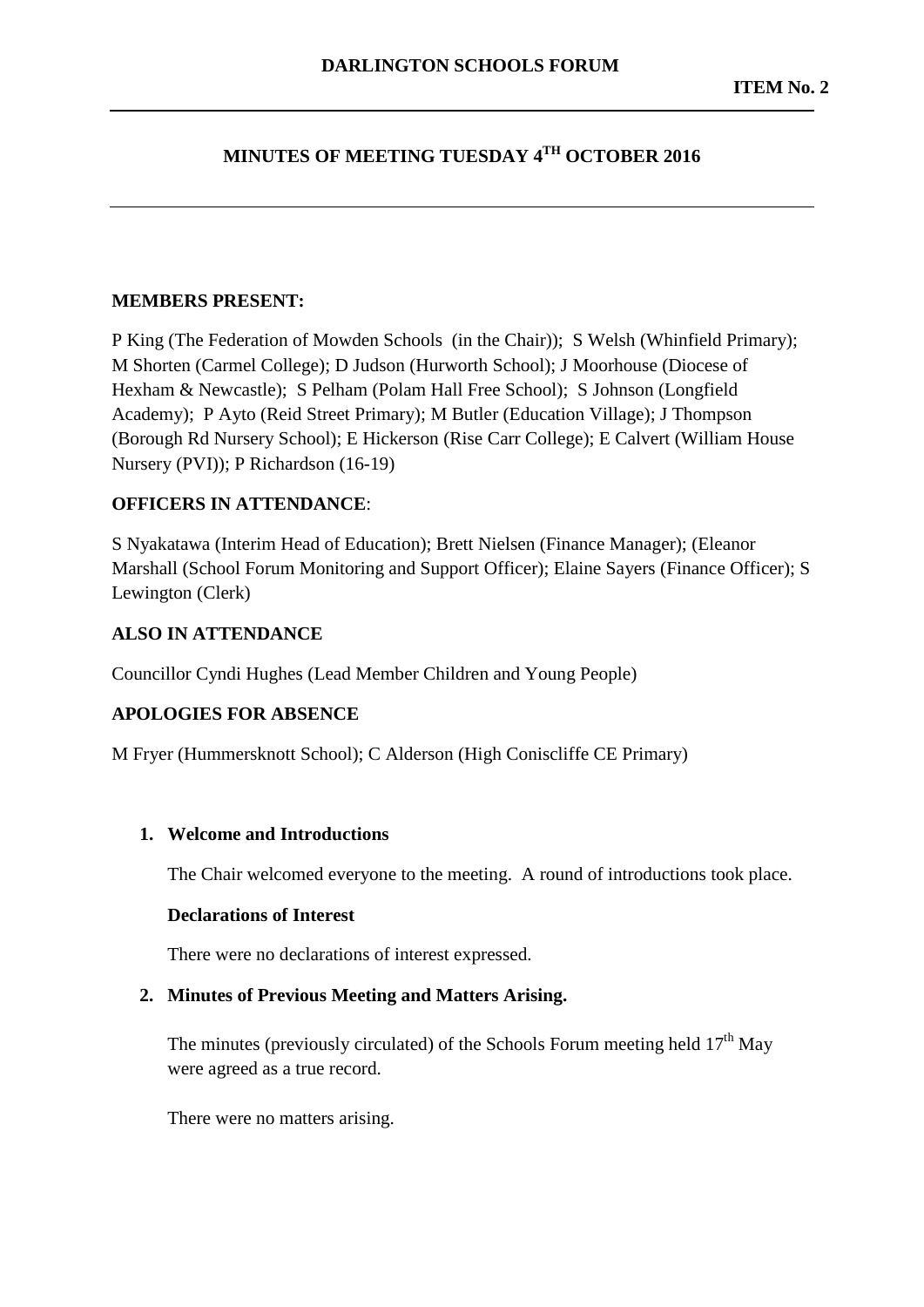# **3. National School Funding Formula, High Needs Funding Formula, Darlington School Funding Formula 2017/18**

#### **School National Funding Formula**

The Forum referred to a previously circulated report.

It was pointed out that the results of the School National Funding Formula and National High Needs Funding Formula consultations launched by the DfE due to be published in July would now be published in Autumn, therefore no decisions regarding the final proposal would be made until early 2017. Any changes to be implemented will now be introduced from April 18, meaning there will be limited changes for now.

The Finance Manager talked Forum through the contents of the report highlighting the key points. It was proposed that Darlington use the same funding formula factors in 2017/18 as is used in the current year, however, if any changes are required these will need to be agreed at January Forum prior to the final funding formula being submitted to the EFA.

The Finance manager brought to Forum's attention that Education Services Grant (ESG) previously paid direct to the local authority was now part of the DSG allocation. The local authority still retain the statutory duty to provide services previously funded by ESG therefore a request was made to transfer this element of the DSG to the local authority. This would be cost neutral to schools.

## **National High Needs Funding Formula**

Forum were referred to paragraphs 48 to 59 of the report which concern the mainstream SEN changes. A discussion took place around the options available (paragraph 56). It was asked if a piece of work needed to be undertaken before a decision could be made. It was pointed out that this work had been started previously but not finished, the issue being workload and capacity. It was mentioned that this will be a large piece of work and that it may not be possible to complete by January. There was also a question as to if this work was still required pending the introduction of the national formula from April 2018.

It was agreed that the for the time being the preferred option for secondary schools was A and the preferred option for primary schools was C. It was also agreed that there should be some further work regarding option C that can be brought to Forum at a later date.

Forum agreed to use the same funding formula factors in 2017/18 as in 2016/17. Forum agreed allow a central top slice to the local authority of £240,000 to replace the ESG funding that is now paid through DSG. Forum noted the possibility of de-delegation for maintained schools.

Forum agreed to explore further the arrangements for mainstream SEN.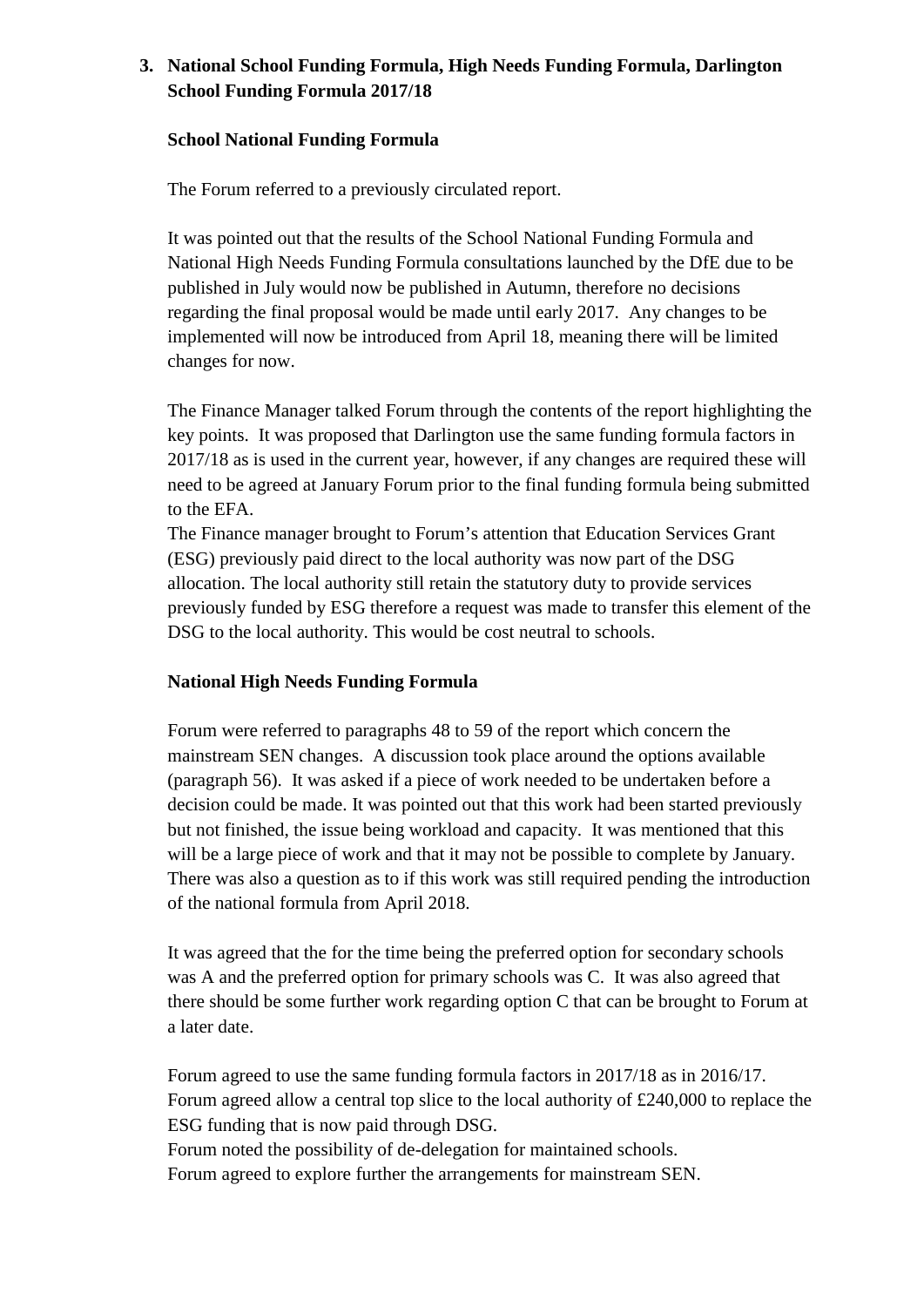# **4. Early Years National Funding Formula**

The Forum referred to a previously circulated report. The report referred to a consultation on the national funding formula which closed on  $22<sup>nd</sup>$  September, the results of which will be published in the autumn.

Some of the main points highlighted by the Finance Manager were;

- The national funding formula will commence for the existing 15 hours from April 2017.
- It will commence for the additional 15 hours from September 2017.
- A simpler formula based on universal rates.
- There will be a maximum that can be held centrally
- Universal base rates for all settings by 2020
- Lump sums paid to maintained nurseries will be replaced by a supplementary funding for 2 years.
- Darlington's indicative rates for 2017/2018 are less than the national average.
- EYPP rates are to remain the same.

A comment was made about the long term sustainability of maintained nurseries with the removal of the lump sum and there will not be enough funding to keep going. It is also going to be the same for maintained nurseries up and down the country and Darlington need to be talking with other authorities about ways in which to become more sustainable.

The Forum were asked to note the content of the report.

## **5. Budget Update 2016/17**

The Forum referred to a previously circulated report. The Finance Manager talked Forum through some of the updates asking Forum to note that they are still subject to change.

The Finance Manager pointed out to Forum the increase in the 2015/16 underspend for both the 2 year old budget and the  $3 \& 4$  year old budget. This additional underspend is to be added to the 2016/17 early years budgets in line with Forum's previous decision.

It is expected that the 2016/17 underspend will be approximately £770,000, however, this figure contains a number of projections and is therefore likely to be much less. An updated position will be presented to Forum at their January meeting.

It was recommended that Forum notes the current budget position.